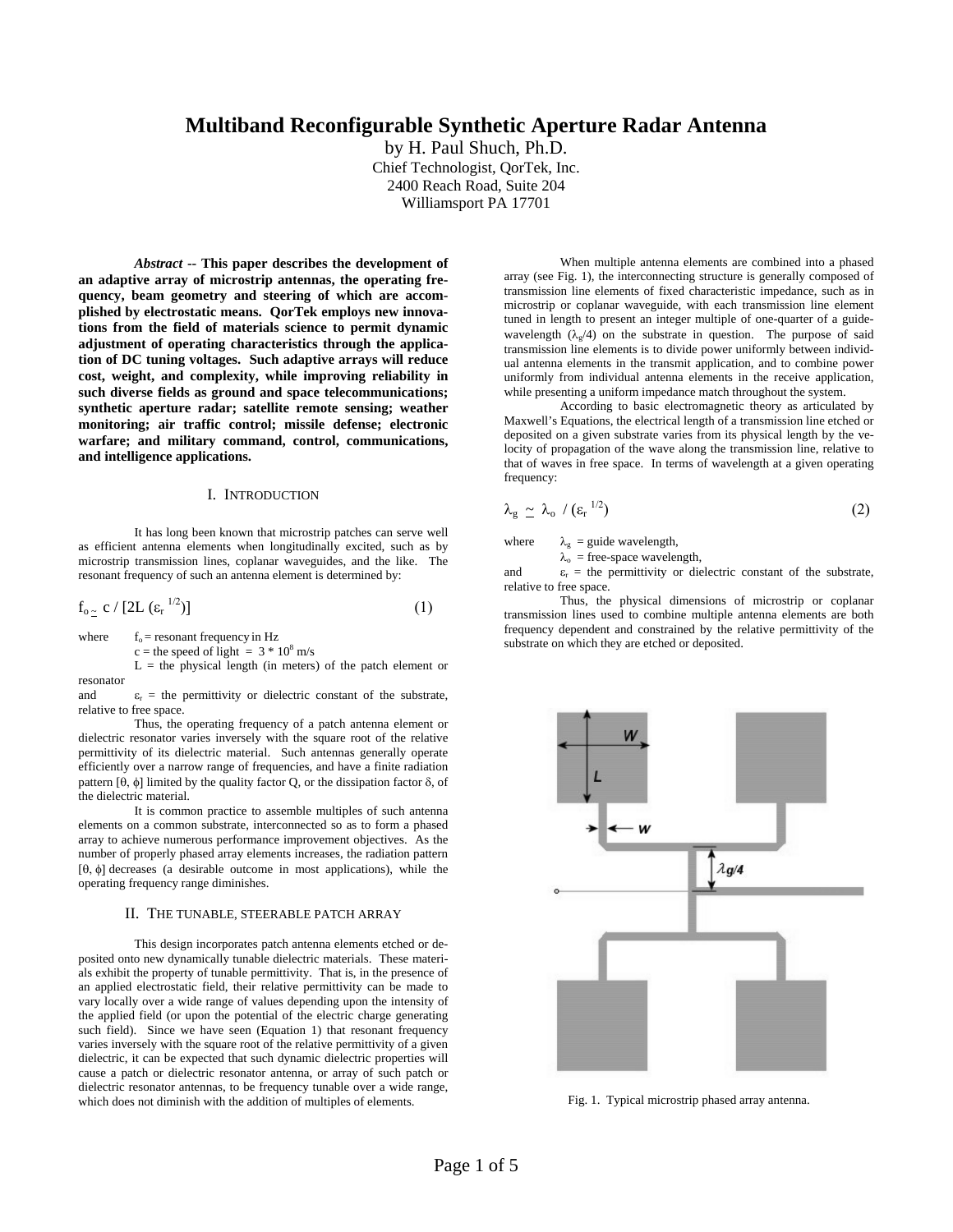Often the physical length of the individual transmission line elements is made to vary across the face of an array, so as to modify the geometry of the radiation pattern [θ, φ] in some application-specific way. Since the physical length of a transmission line etched or deposited on a given substrate is fixed and invariant, and its electrical length is dependent upon the relative permittivity of the dielectric, it can be seen that a fixed radiation pattern will result from such etched or deposited transmission line networks. Pattern adjustment or beam steering of phased array antennas will therefore require the addition of active or passive switching elements, to modify the performance of the transmission lines in some way.

To achieve electrical tuning, the QorTek design capitalizes upon the ability of new, dynamically tunable dielectric materials, as described above, to allow the guide wavelength  $\lambda_{\rm g}$  of the individual transmission line elements to be independently adjusted, through the mechanism of locally varying the relative permittivity upon which each individual transmission line element is etched or deposited, thus permitting the beam geometry and radiation pattern [θ, φ] of an antenna array to be dynamically modified by the application of external DC potentials. This tunability will allow us to achieve a wide variety of mission objectives. The most promising candidate material to date for such tunable substrates is barium strontium titanate (BST), which exhibits a typical variation in permittivity over applied potentials as seen in Fig. 2. Because such materials typically suffer from poor thermal stability (that is, dielectric constant varies significantly with temperature), other such ferrotunable materials are also being explored.

### III. QUADRANT TUNING

 It has been shown that changing the relative permittivity of the substrate below a patch antenna element varies its resonant frequency. Thus, if all patches in an array are tuned in parallel, the overall resonant frequency of the antenna changes. However, if dielectric tuning is applied locally, it is possible to vary the beam geometry of the resulting antenna pattern. Typically, such control mechanism would require a separate tuning voltage to be locally applied to the substrate below each array element. For large arrays of x by y elements, the required number of individual tuning signals  $(x * y)$  can be quite large. The present design seeks to maximize patterning flexibility while minimizing the required number of individual control signals.

 Especially interesting is the case where antenna elements on opposite sides of an array are voltage-tuned differentially, so that the patches on one side of the array resonate slightly higher, and those on the other side of the array slightly lower, than the intended operating frequency. In this case, the directionality of the antenna array varies, as the detuning of opposite elements causes the beam to squint. This property can be exploited by tuning the antenna array by quadrants, as shown in Fig. 3. Differential application of tuning voltages in the X plane will cause the beam to sweep or steer in azimuth, while differential application of tuning voltages in the Y plane will cause the beam to sweep or steer in elevation. By applying tuning voltages to entire quadrants rather than individual elements, simultaneous azimuth and elevation steering can be accomplished purely by electrical means. Beam deflections of just a few degrees have been experimentally demonstrated from a firstgeneration planar antenna array breadboard, with tens of degrees considered entirely achievable as the technology matures.

## IV. CONTROL ELECTRONICS

 The application of the differential control voltages necessary to steer a patch antenna array can be readily accomplished by analog means, using the op amp voltage combiner circuit shown in Fig. 4. The potentiometer at the bottom of the diagram varies the quiescent bias potential in all four quadrants simultaneously, setting the operating frequency of the overall array. The potentiometer at the left produces a differential deviation about the quiescent bias point with respect to the vertical axis, while the potentiometer at the right similarly produces a differential deviation about the quiescent bias point with respect to the horizontal axis. Thus, the operator can control the azimuth, elevation, and resonant frequency of the steerable and tunable array by adjusting three control knobs.

 In actual applications, the precise voltages needed to achieve specific frequencies and beam geometries can be determined *a priori*, perhaps by testing on the antenna range using the analog circuit depicted in Fig. 4. Mission-specific digital control means can then be developed, in accordance with the block diagram in Fig. 5. Here each quadrant is driven by an analog buffer amplifier, the input to which is provided by a digital to analog converter (DAC).

 A central processing unit (CPU) provides the required digital words to each input of the DAC, in accordance with instructions stored in a lookup table and held in either random access or programmable readonly memory (RAM or PROM). Should mission requirements change, only the lookup table in software need be changed to reconfigure the array completely to its new application or requirements.



Fig. 2. C/V and Loss Tangent curves for typical ferrotunable material.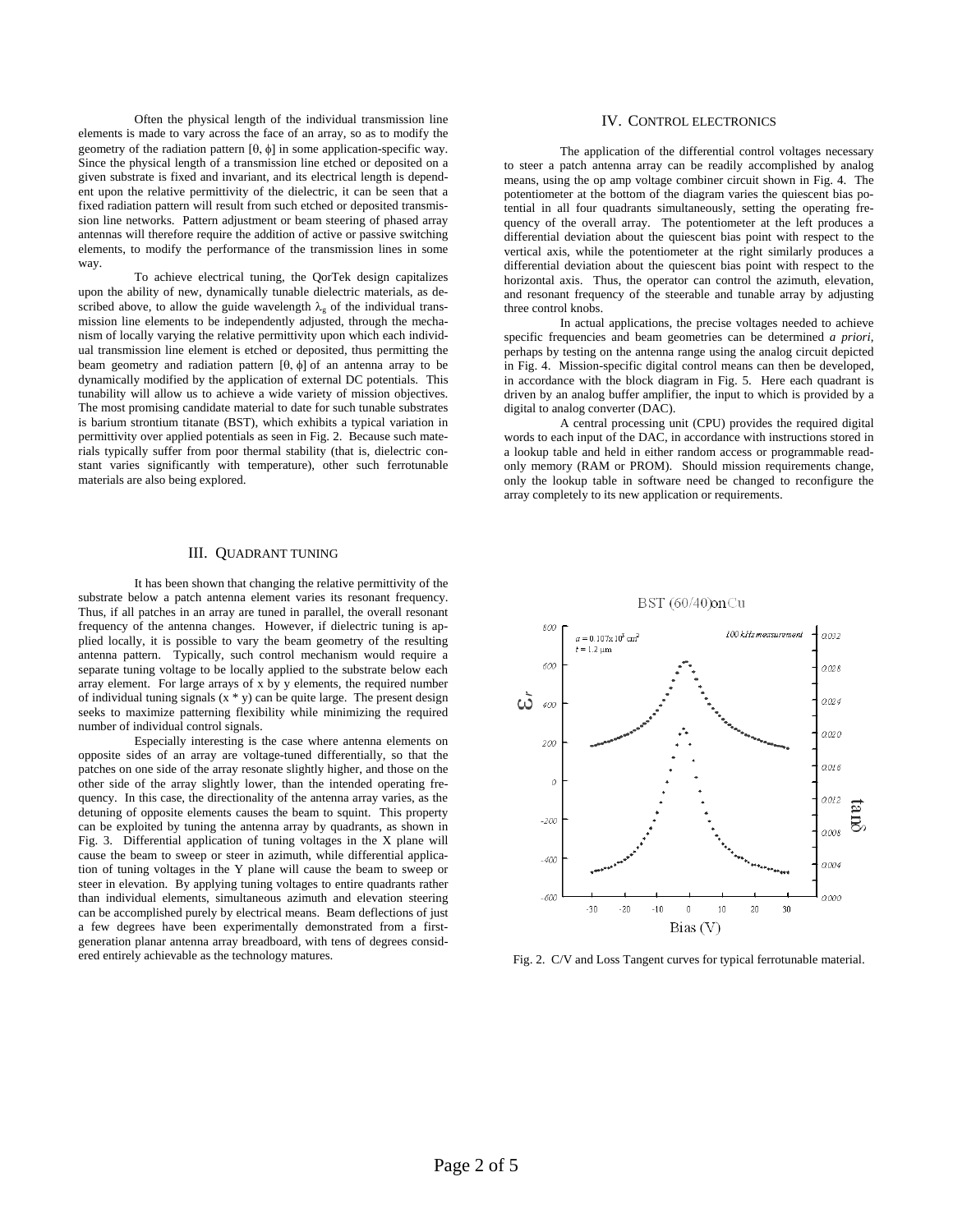

Fig. 3. Quadrant steering of microstrip patch array.



Fig. 4. General analog control electronics.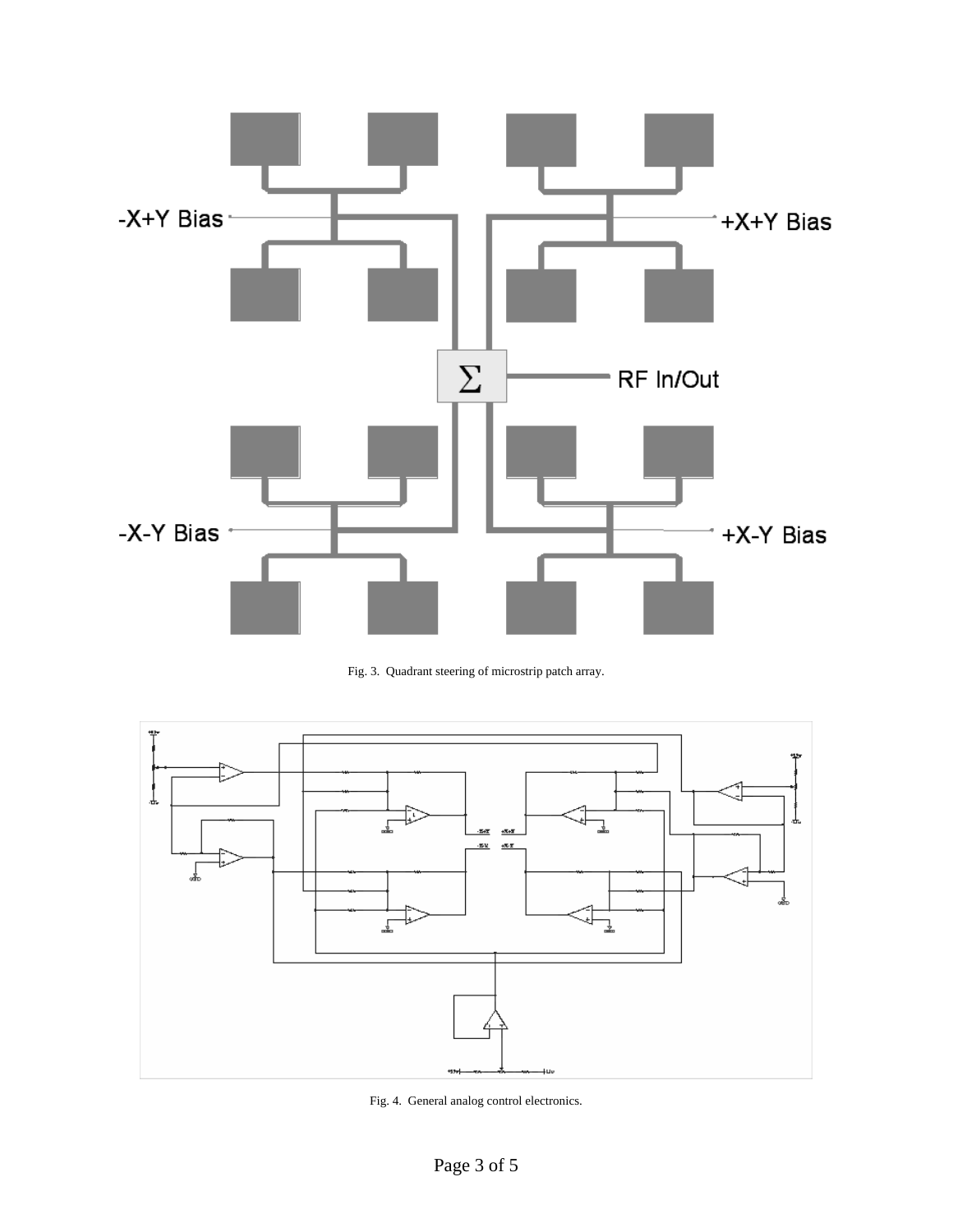

Fig. 5. Mission-specific digital control circuitry.

### V. ADDING SMART STRUCTURES

Studies in the area of smart structures have resulted in the recent development of innovative materials which change shape in response to an applied electromotive force. Antennas have been previously proposed which attach a polyvinylidene fluoride (PVDF) film to a metallized mylar substrate. A voltage drop across such materials will cause them to expand or contract, reshaping their resulting curvature. The beam pattern of a parabolic antenna employing such an adaptive reflector will thus vary as a function of an applied DC potential.

Instead of restricting the use of smart structures to reshaping passive elements such as cylindrical parabolic reflectors, QorTek proposes bonding a quasi-planar but flexible, electrostatically tunable and steerable phased array antenna as described above, to an electrically reshapable backing structure. (See Fig. 6). The combination of electrostatic tuning, electrostatic steering, and mechanical shaping by means of a voltage-controlled deformable active substrate maximizes the utility of the resulting adaptive antenna assembly.

# VI. TECHNOLOGY DEMONSTRATED

 Now midway through a three-year technology demonstration project for the NASA Earth Science Technology Office, QorTek has developed a sixteen-patch demonstration array (see Fig. 7) on a conventional fiberglas-epoxy substrate. Since the advanced ferrotunable materials required for an active substrate are not yet available in reasonable

quantities, tunability and steerability were initially tested by loading each of the patches with a shunt voltage-variable capacitance diode (varactor). Driven by an analog control board (Fig. 8) based upon the concept shown in Fig. 4, this test antenna operates in S-band with a frequency tuning range of roughly 100 MHz, and demonstrates limited angular beam steering under voltage control. Upon availability of suitable materials, we anticipate migrating this design onto a ferrotunable substrate, significantly increasing both tuning range and angular beam steering capability.



Fig. 6. Use of active substrate for antenna steering.